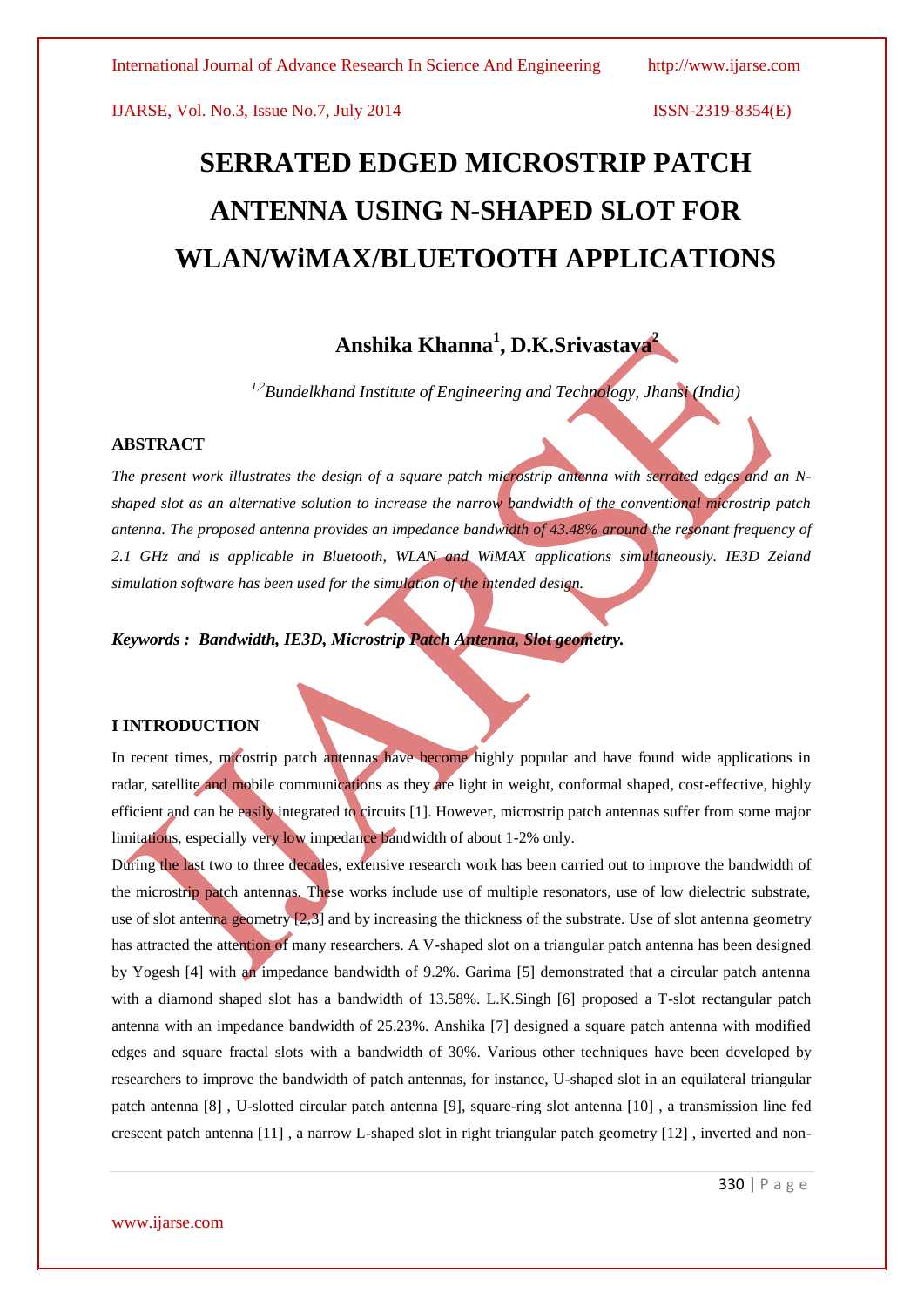inverted V-shaped slotted trapezoidal patch antenna [13] and patch antennas with sierpinski and crown square fractal slots [14, 15].

In this paper, design of a probe-fed microstrip patch antenna is presented which can simultaneously be used for Wireless Local Area Network (WLAN) [16, 17], Worldwide Interoperability for Microwave Access (WiMAX) [18, 19] and Bluetooth applications [20, 21, 22, 23]. The proposed antenna is a square patch antenna with serrated edges and an N-shaped slot with an impedance bandwidth of 43.48% at a resonant frequency of 2.1GHz.

### **II DESCRIPTION OF THE PROPOSED ANTENNA DESIGN**

The basic configuration of the intended antenna design has been illustrated in Fig 1. This antenna has been designed on glass epoxy FR4 substrate with a dielectric constant of 4.4, substrate thickness of 1.6mm and loss tangent of 0.0013. The side length of the square patch is  $L<sub>p</sub>=28$ mm and the finite ground plane has a side length  $L<sub>g</sub>=50$ mm. An N-shaped slot has been cut in the centre of the square patch as shown in the figure. Portions of the edges of the square patch have been truncated to produce a serrated edged square patch. The antenna dimensions have been summarized in Table 1 and the other antenna parameters are given in Table 2 (length in mm and frequency in GHz).



#### **Fig.1 Geometry of the proposed microstrip antenna**

| <b>Table1: Antenna Design Specifications</b> |  |  |
|----------------------------------------------|--|--|
|                                              |  |  |

| S. No. | <b>Parameters</b> | <b>Value</b> |
|--------|-------------------|--------------|
|        |                   | 28           |
| 2.     | $\frac{1}{2}$     | 50           |
| 3.     | a                 |              |
|        |                   |              |
| 5.     | c                 |              |
| 6.     |                   | 2            |
|        | e                 |              |

#### **Table2: Antenna Parameters Specifications**

| S. No. | <b>Parameters</b>          | Value  |
|--------|----------------------------|--------|
|        | Dielectric Constant        | 4.4    |
|        | <b>Height of Substrate</b> | 1.6    |
|        | Loss Tangent               | 0.0013 |
|        | Maximum Frequency          | 3GHz   |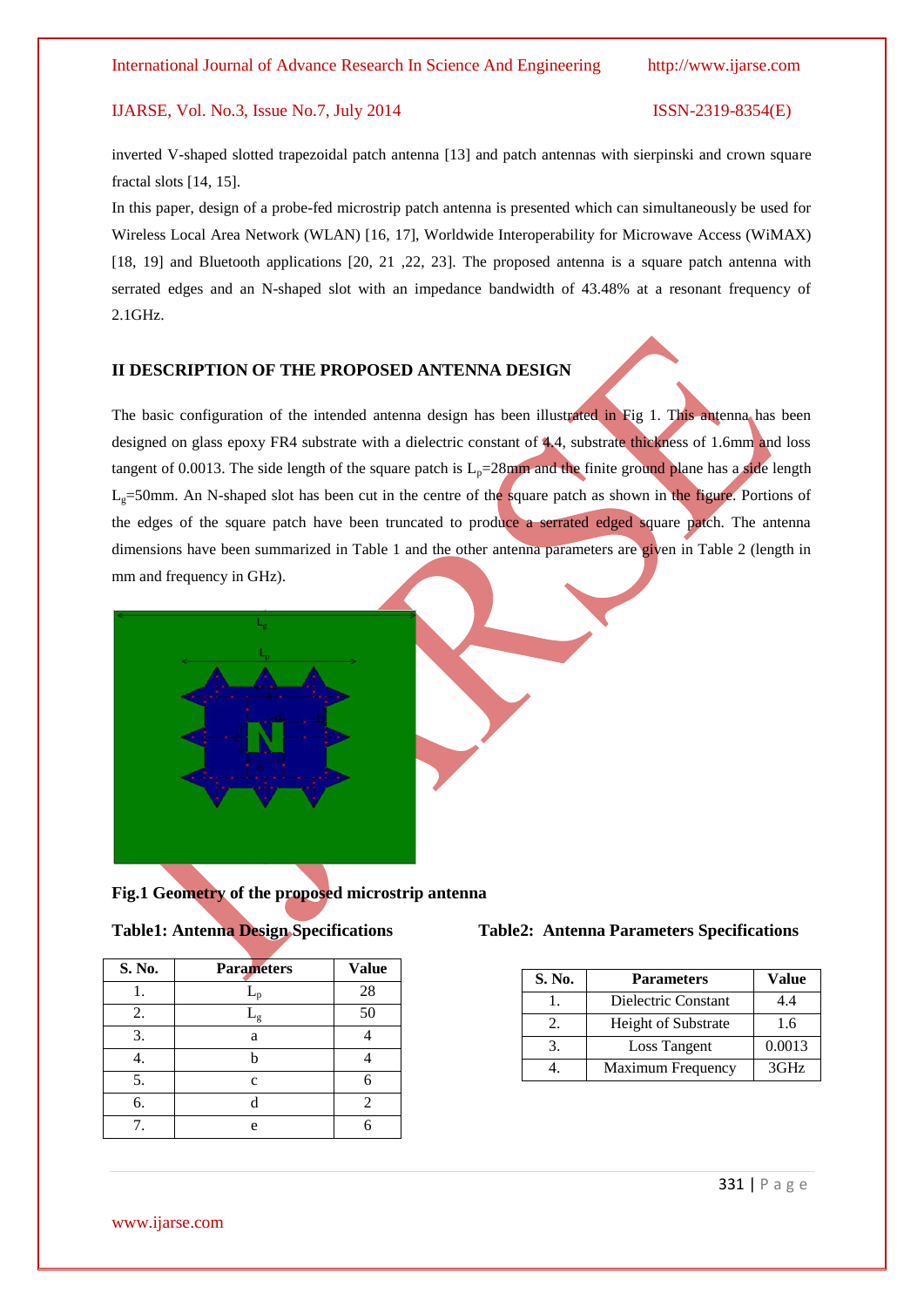In this work, co-axial or probe feeding technique has been applied. In this feeding technique the inner conductor of the co-axial connector extends through the dielectric and is soldered to the radiating patch, whereas the outer conductor is connected to the ground plane. This technique has been used as in this method the feed can be placed at any point in the patch for impedance matching. IE3D simulation software [24] has been used to model and simulate this antenna. It has been used to calculate and plot return loss, smith chart, gain, VSWR, radiation pattern and various other parameters.

#### **III ANTENNA CHARACTERISTICS**

A microwave antenna can be characterized by various parameters such as a radiation pattern as a function of angle, VSWR, bandwidth, return loss, impedance, efficiency, gain and directivity. A radiation pattern is used to describe the manner in which electromagnetic energy is propagated in space as a function of angle. VSWR (Voltage Standing Wave Ratio) and impedance are used to determine the matching conditions for maximum power transfer. The resonance frequency of an antenna can be calculated using its return loss characteristics. Directivity of an antenna indicates how much an antenna radiates at specific angles i.e. it is a measure of how directional an antenna is. Gain of an antenna is defined as the directivity of the antenna excluding antenna losses and mismatch losses.

### **III RESULTS AND DISCUSSIONS**

The simulation performance of the proposed microstrip patch antenna has been analyzed by using IE3D simulation software based on method of moments. Narrow bandwidth of microstrip patch antenna is one of the important features that restrict its wide usage. This antenna has been designed to improve the bandwidth of patch antennas. Fig 2 throws light on the variation of return loss with frequency. The proposed antenna has a bandwidth ranging from 1.8 to 2.8 GHz i.e. 43.48% around the resonant frequency of 2.1 GHz. Minimum return loss of -21.36 dB is available at resonant frequency.



332 | P a g e

www.ijarse.com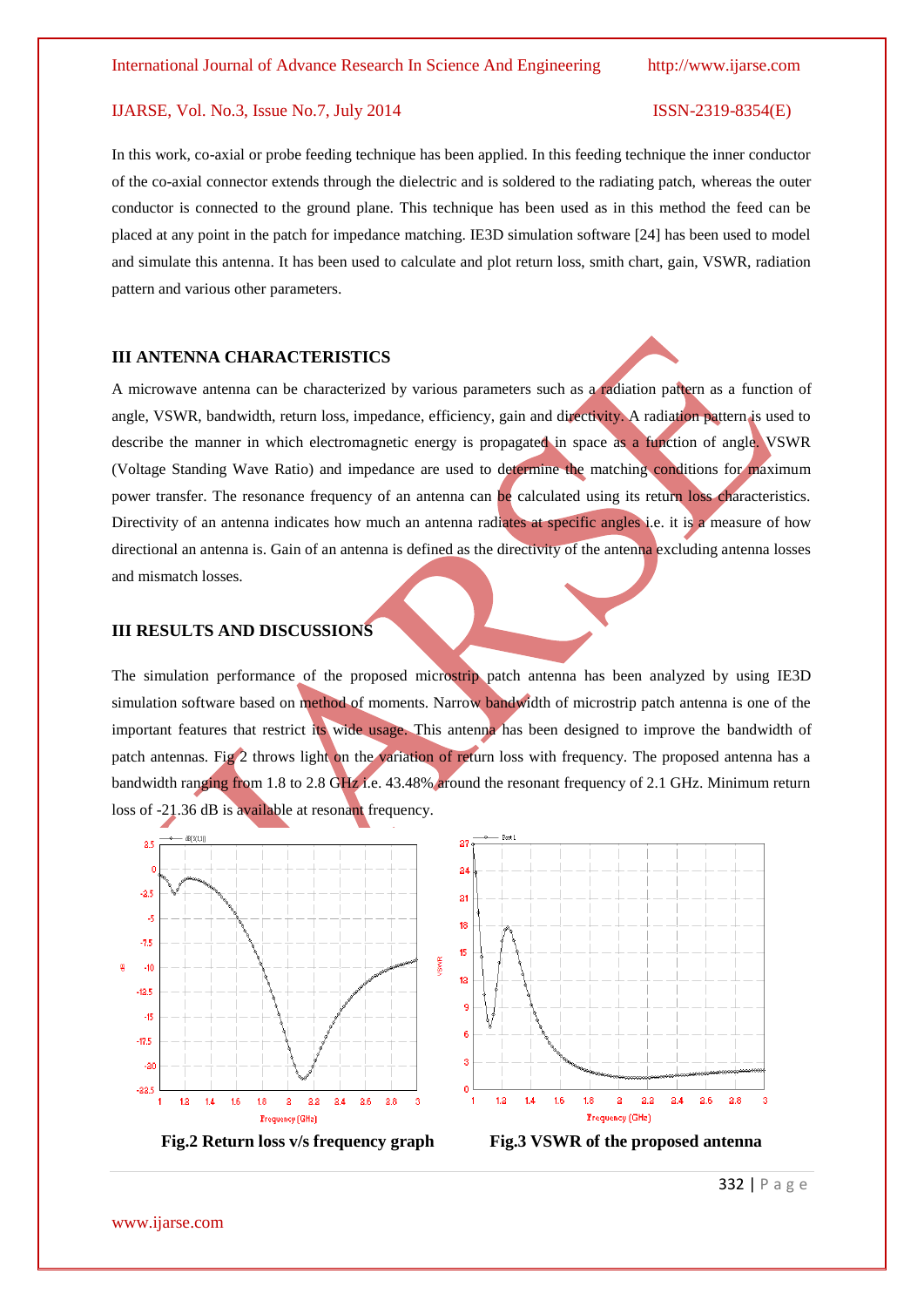#### International Journal of Advance Research In Science And Engineering http://www.ijarse.com

### IJARSE, Vol. No.3, Issue No.7, July 2014 ISSN-2319-8354(E)

Fig 3 shows the VSWR of the antenna. The intented antenna has a VSWR of 1.87 at 2.1GHz which shows good impedance matching.

Fig.4 illustrates the relationship between gain and frequency. The maximum gain of antenna has been improved upto 3.41dB.



Fig.5 demonstrates the relationship between directivity and frequency. This plot represents the ratio of radiation intensity of the antenna in a particular direction to the average value of the radiation intensities in all directions. This antenna is shown to have a maximum directivity of 3.44dB at resonant frequency.

Fig.6 shows the input impedance loci using smith chart.



**Fig.6. Smith chart of the proposed antenna. Fig.7 2D Radiation Pattern of Gain along phi**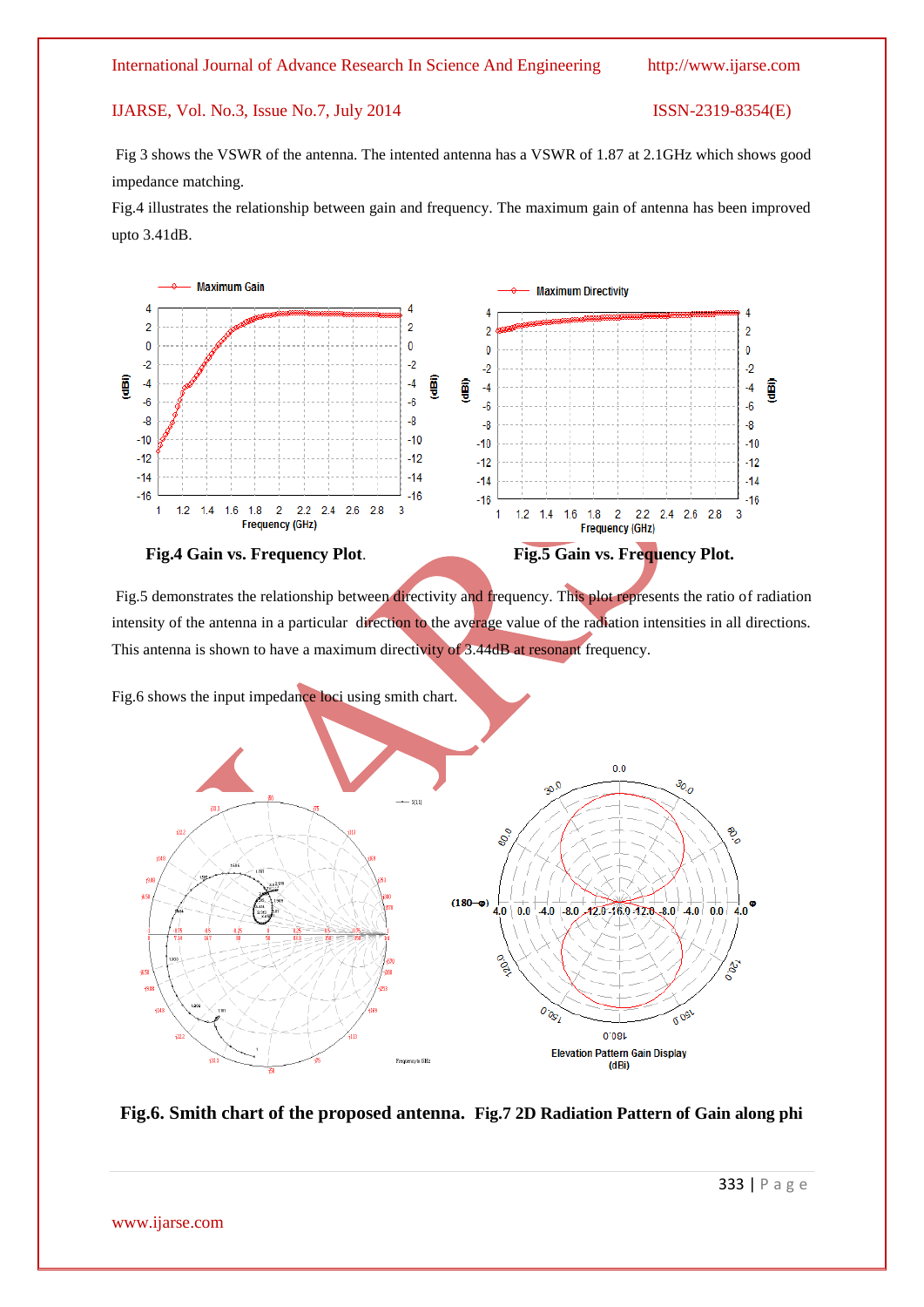Fig.7 illustrates the 2D radiation pattern of the gain of the suggested antenna as a function of phi. The antenna can be said to be bidirectional as the radiation pattern shown in fig 7 contains two major lobes in opposite directions.

Fig.8 shows the 2D radiation pattern of gain as a function of theta. This pattern too is bidirectional in nature.



### **Fig.8 2D Radiation Pattern of Gain along theta**

### **III CONCLUSION**

In this paper a serrated edged microstrip square patch antenna with an N-shaped slot has been designed for simultaneous use in Bluetooth (2.4-2.48 GHz), WLAN (2.4 GHz) and WiMAX (2.3 GHz, 2.5 GHz) applications . The proposed antenna has an impedance bandwidth of 43.48%, VSWR of 1.87, radiation efficiency of 99.9%, antenna efficiency of 99.17%, gain of 3.41dB and directivity of 3.44dB, which are notable results.

#### **REFERENCES**

- [1] G. Constantine A. Balanis, "Antenna theory, Analysis and Design," John Wiley & Sons, Inc Hoboken, New Jersey, 2005, pp.722-726.
- [2] K.L Lau, K.M. Luk, and K.L.Lee, "Design of a circularly-polarized vertical patch antenna," IEEE Trans. Antenna Propag, Vol.54, No. 3, 2006, pp.1332-1335.
- [3] D.M Pozar, D.H.Schauber, "Design of microstrip antennas and arrays", New York: IEEE Press, 1995.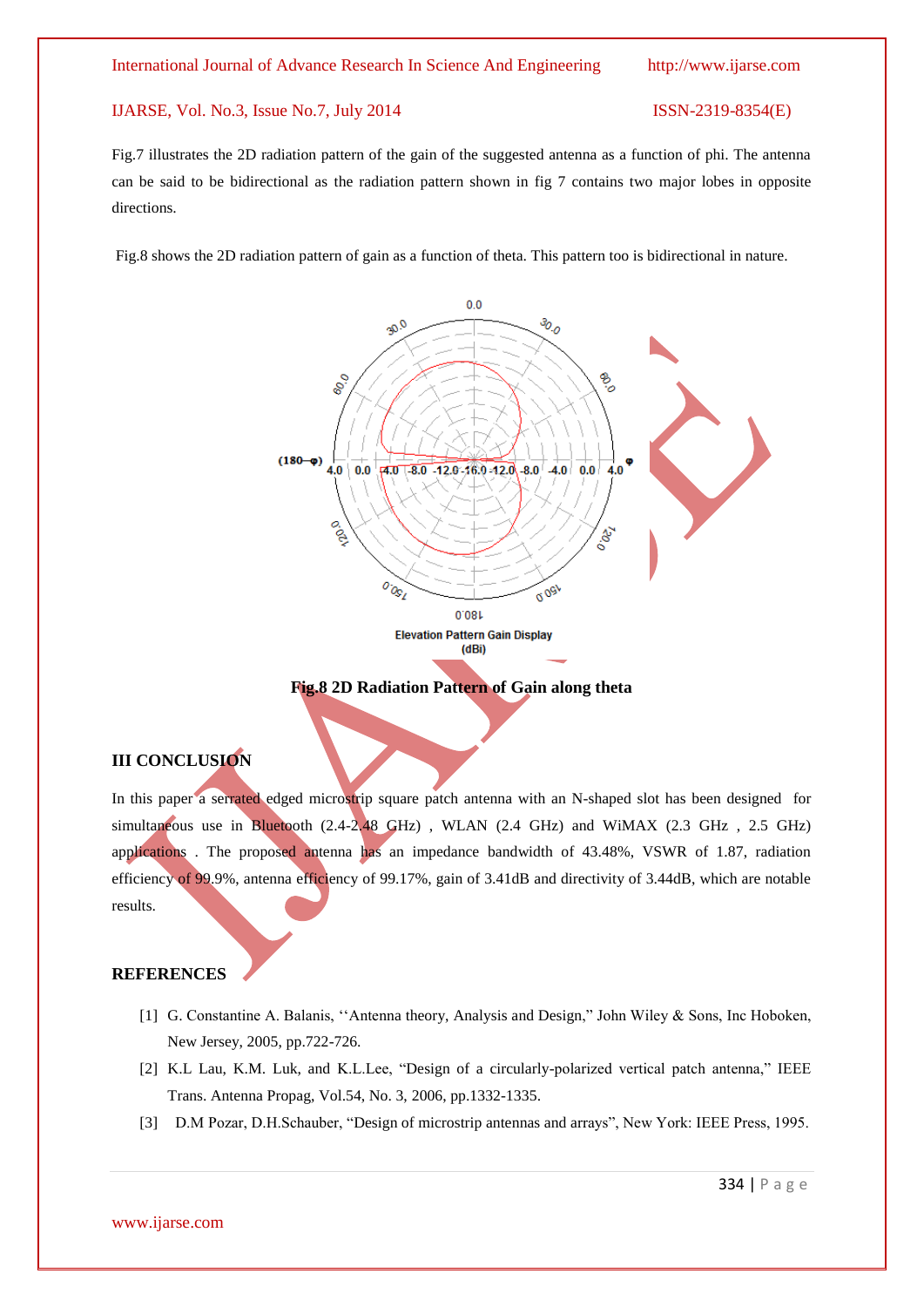#### International Journal of Advance Research In Science And Engineering http://www.ijarse.com

#### IJARSE, Vol. No.3, Issue No.7, July 2014 ISSN-2319-8354(E)

- [4] Yogesh Bhomia, Ashok Kajila & Dinesh Yadav, "V-slotted triangular microstrip patch antenna," International Journal of Electronics engineering,2(1), 2010, pp.21-23.
- [5] Garima, D.Bhatnagar, J.S Saini, V.K.Saxena, L.M.Joshi, "Design of broadband circular patch microstrip antenna with diamond shape slot", International Journal of Radio and Space Physics, Vol.40, October 2011, pp.275-281.
- [6] L.Lolit Kumar Singh, Bhaskar Gupta, Partha P.Sarkar, "T-slot rectangular patch antenna," International Journal of Electronic and Electrical Engineering, Vol.4,No.1, 2011,pp.43-47.
- [7] Anshika Khanna, D.K.Srivastava, "Modified edged microstrip square patch antenna with square fractal slots for Bluetooth applications," International Journal of Engineering Research and Technology, Vol.3, Issue 6, June 2014, pp.320-323.
- [8] Wong K L, Hsu W S," Broadband triangular microstrip antenna with U-shaped slot," Electron Letter(UK), 1995,pp.2085.
- [9] Sharma V, Saxena V K, Bhatnagar D, Saini J S, Sharma K B, " Compact dual frequency wideband circular patch antenna with U-slot," Proc of IEEE International Symposium on Antenna and Propagation and USNC/URSI National Radio Science Meeting (IEEE, USA), 1979.
- [10]K. F. Lee, K. M. Luk, K. F. Tong, S. M. Shum, T. Huynk and R. Q. Lee, "Experimental and simulation studies of the coaxially fed U-slot rectangular patch," IEEE Proceedings of Microwave Antenna Propagation, Vol. 144, No. 5,October 1997, pp. 354-358.
- [11] Azenui N C, Yang H Y D, "A printed crescent patch antenna for ultra wideband applications," IEEE Antennas Wireless Propag Lett (USA), 2007, pp.113.
- [12]Sharma V, Shekhawat S, Saxena V K, Saini J S, Sharma K B, Soni B, Bhatnagar D," Right isosceles triangular microstrip antenna with narrow L-shaped slot," Microw Opt Technol Lett (USA), 2009, pp.3006.
- [13]Radha Sharma, "Design of trapezoidal patch antenna," International Journal of Engineering Research and Applications, Vol.3, Issue.5, September-October 2013, pp.1744-1747.
- [14]Dr. Yogesh Bhomia, Dr. S.V.A.V.Prasad, Pradeep Kumar, " Sierpinski and crown square fractal shapes slotted microstrip patch antenna," International Journal of Electronics and Computer Science Engineering, Vol.3, No.1, pp.26-30.
- [15]Yogesh Bhomia, Ashvini Chaturvedi, Yogesh Kumar Sharma, " Microstrip patch antenna combining crown and sierpinski fractal shapes," Proceedings of the International Conference on Advances in Computing, Communications and Informatics, pp.1210-1213.
- [16]P.V. Lokhande, B.T.Salokhe, "Design and simulation of circular microstrip antenna with defected ground structure (DGS) for WLAN applications," IOSR Journal of Electronics and communication Engineering, pp.46-50.
- [17] Y Zhuo, L Yan, X Zhao, K Huang, " A compact dual band patch antenna for WLAN applications," Progress in Electromagnetics Research Letters, Vol.26,2011, pp.153-160.